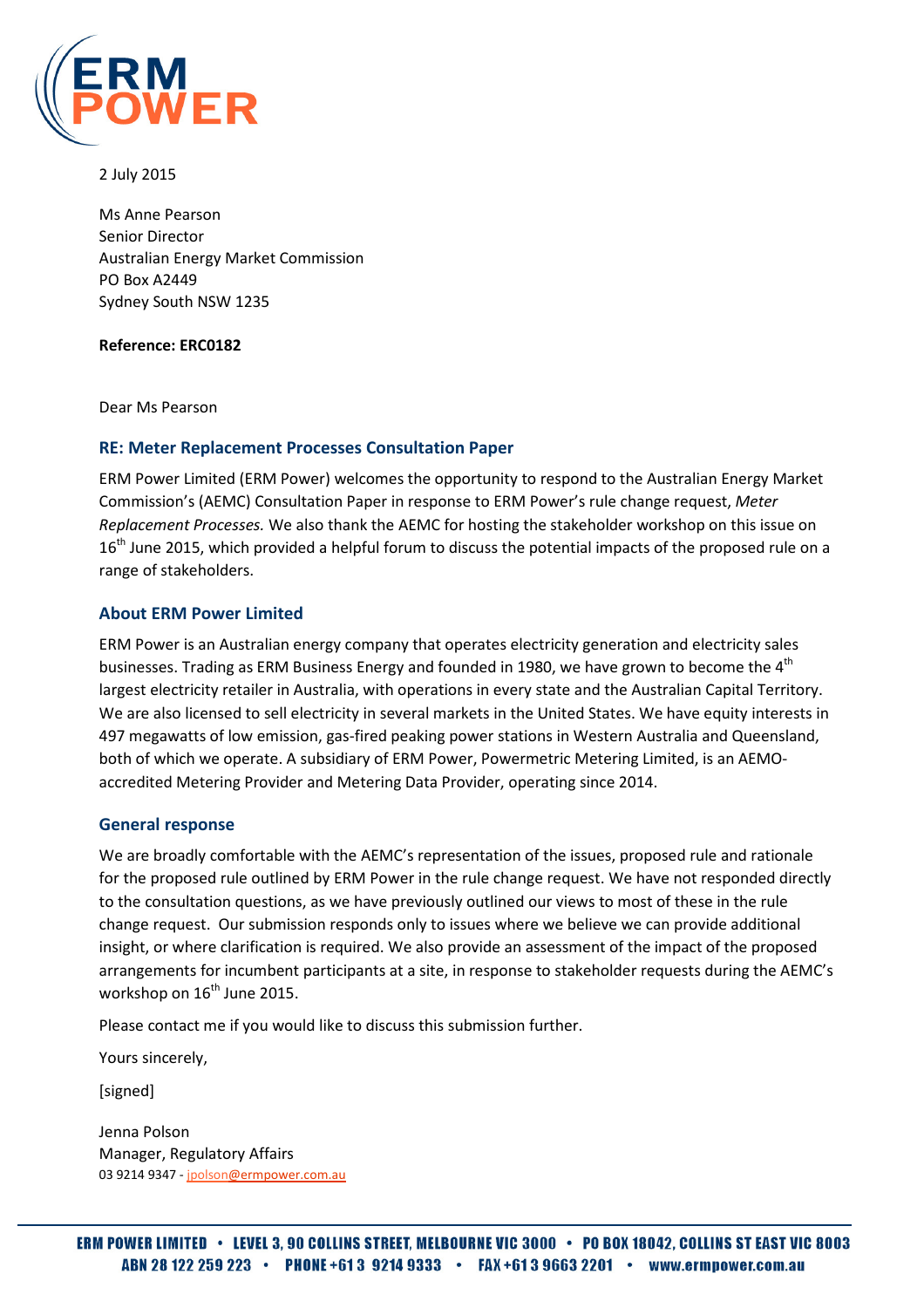

 $\overline{a}$ 

# SUBMISSION TO METER REPLACEMENT PROCESSES CONSULTATION PAPER

# Operational efficiency

ERM Power would like to clarify its rationale for the proposed rule in relation to operational efficiency.

## Duplication of customer setup in billing systems

The AEMC represents that where metering installations cannot be churned before or on the transfer date, retailers would be required to maintain two separate billing systems.<sup>1</sup> This is not what ERM Power intended to communicate. The inefficiency we were referring to related to the tasks of setting up a customer in retailers' billing systems, including related customer communications.

The rule change request explains that where a customer chooses a product with a new retailer that requires higher metering capability than its existing meter, the current rules (with amended meter churn procedures from 1 September 2015) will create a transitional period; that is, a period of time between the start of a customer's new retail contract and the installation of a new meter that would enable the customer's chosen product. In these circumstances, the retailer will not be able to place the customer on their chosen product from the start of their retail contract, but would instead need to place them on a transitional product according to their existing meter capability. For example, where a small customer has an existing accumulation meter, and wishes to take up a time-varying tariff with a new retailer, the new retailer would need to initially charge the customer based on a flat tariff, and could only place the customer on their chosen time-varying tariff once a meter with interval data capability is installed.<sup>2</sup>

From an operational efficiency perspective, this leads to duplication of work for the retailer. The new retailer will be required to initially set up that customer in their systems based on a flat tariff (including their existing metering information, metering parties, and network tariff), and send the customer the required contract information relating to their transitional energy product. Once the new meter has been installed, the retailer would then be required to change these settings (to reflect their new metering information, any new metering parties, network tariff, and details of other enabled services). Depending on how the retailer established its customer contract for this scenario, the retailer would be required to either send additional communications to the customer to notify them of the change to their product, or provide a second contract information pack.

In addition to the cost of this task duplication, the additional complexity of customer contracts and billing arrangements across the transitional and ongoing arrangements would lead to further costs that could be avoided if the proposed rule was made, allowing the option for pre-transfer or transfer day meter replacement.

Whether customer setup for the transitional and ongoing products is performed in a single or separate billing systems will vary across retailers; this would be a commercial decision for each retail business.

 $^1$  AEMC, Meter Replacement Processes, Consultation Paper, 21 May 2015, p. 15

 $^2$  At the AEMC's workshop, one stakeholder suggested that a retailer could avoid the customer impact of a transitional product by performing a range of estimations so that the customer could be charged based on their chosen tariff immediately, despite incompatibility with the existing meter and underlying network tariff. From a retailer perspective, this would generally require complicated system changes, and a level of risk that is likely to be unacceptable to many retailers (particularly where a material number of customers are concerned). We do not consider this to be a viable industry-wide solution.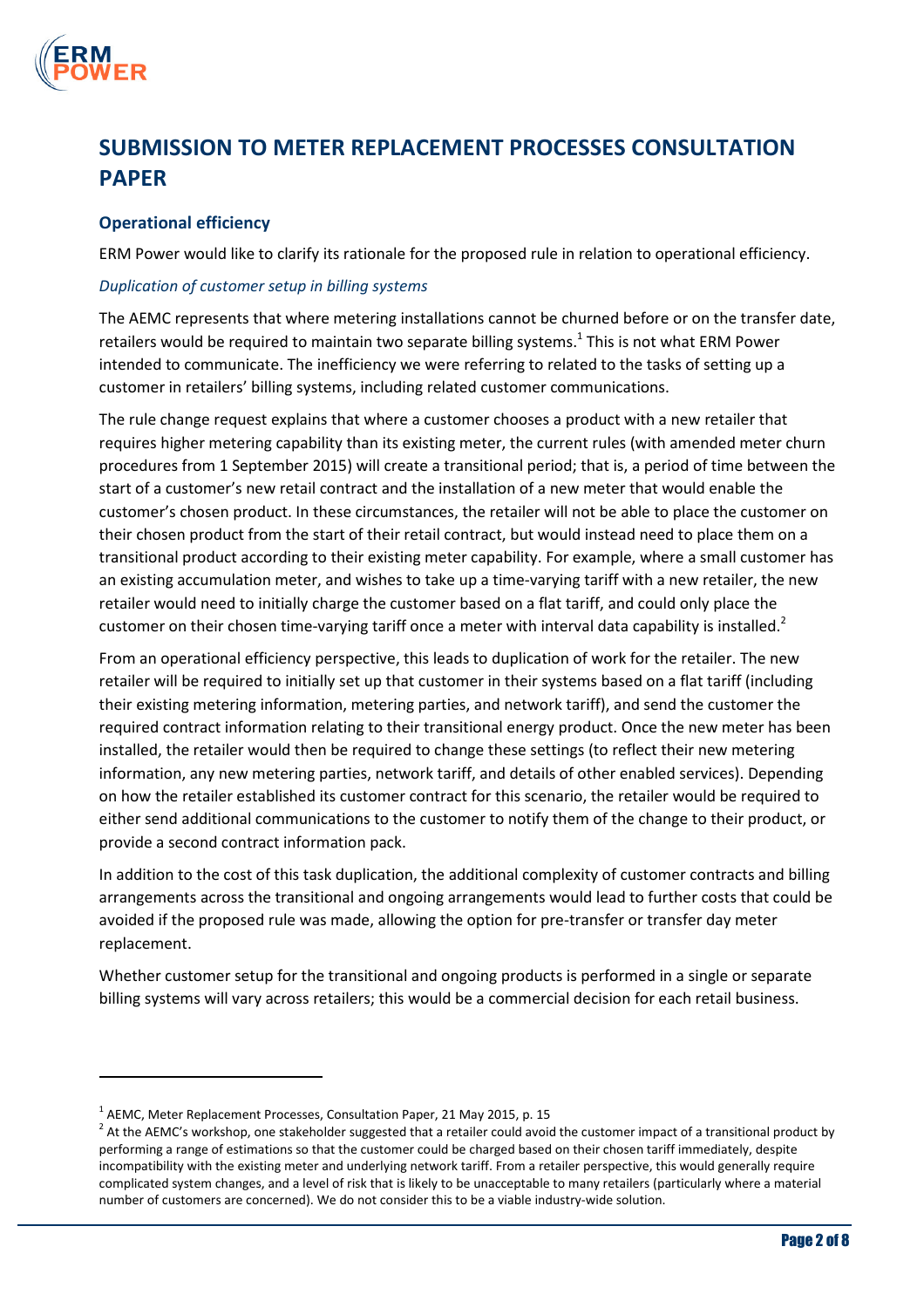

## Additional site visits for meter reading

An additional operational efficiency opportunity which we did not previously raise in the rule change request relates to performing final meter reads for existing manually-read meters which are subsequently replaced. Final meter reads are required both on the transfer date and immediately before a meter is replaced. Under current (and proposed) arrangements, one meter read can often serve both these purposes because the transfer date can be aligned with the meter replacement date. On the site visit, the prospective Meter Data Provider (MDP) may perform the final read for the existing meter prior to replacing the meter and send the data to the incumbent MDP, or the incumbent could read the meter themselves once the meter was returned.

Under the amended meter churn procedures effective from 1 September 2015, these two reads could not be aligned, because the assignment of new roles and request of new meter could not occur until at least 26 business days after the transfer date. This means an extra site visit would be required for each transfer and manually-read meter replacement in the absence of the proposed rule. This additional visit represents additional cost to the customer that could be avoided under the proposed rule.

## Customer engagement and satisfaction

The Consultation Paper indicates that there may be an adverse impact on customer satisfaction where a prospective retailer effects a meter replacement prior to the transfer date, where the transfer subsequently cannot be completed.<sup>3</sup> In the rule change request, ERM Power stated that it would be a commercial decision whether a prospective retailer chooses to take the risk of installing the meter where a transfer may still be cancelled (as it would bear the cost of reinstating the meter, as well as customer dissatisfaction, should the transfer not proceed). However, we emphasise that where a retailer does not want to take on the risk of replacing the meter in advance of the transfer date, the proposed rule would allow the retailer to effect meter replacement on the same day, or the days immediately following the retail transfer. This would enable the customer's choice of products from the start of their retail contract, while mitigating the adverse impact on satisfaction outlined by the AEMC.

Meter replacement on the same day or the days immediately following the retail transfer would not be allowed in the absence of the proposed rule.

## The length of the transitional period

The length of the transitional period (between retail transfer and meter replacement) is an important factor in considering the materiality of the issues raised in the rule change request, because it indicates the length of time that a customer may be unable to access the benefits of their chosen product or service after the start of their retail contract. We believe analysis of the frequency of meter replacements being achieved within this timeframe is warranted. Below we assess a number of assumptions that underpin the 26 business day transitional period.

#### Meter provider performance requirements

l

Current market procedures suggest a transitional period of 26 business days between the transfer date and meter replacement under the amended procedures. This is based on a "best endeavours" obligation on Metering Providers to complete the meter replacement process within 20 business days of receiving a request to do so. The corresponding performance requirement is to complete 95% of requests within 20

 $3$  AEMC, Meter Replacement Processes, Consultation Paper, 21 May 2015, p. 19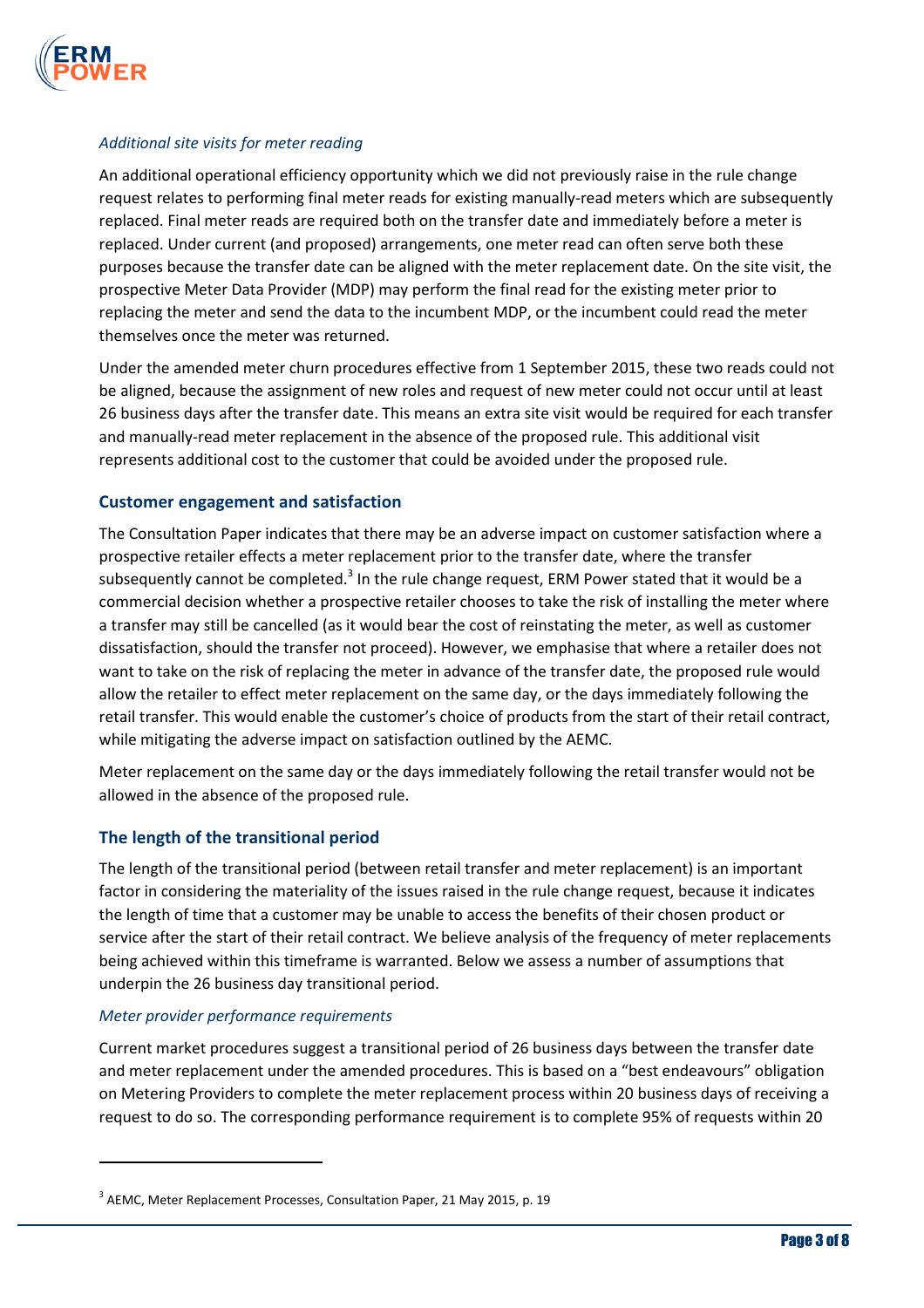

businesses days, and 100% of requests within 40 business days, unless otherwise agreed with the responsible person.<sup>4</sup>

In ERM Power's experience as a responsible person, a material proportion of meter replacements exceed 20 business days. As AEMO is responsible for monitoring compliance with these performance level requirements, we recommend related data is assessed to confirm the extent of this issue across the industry.

For small customers, common reasons for delay include access issues, and site-specific safety issues including the identification of asbestos, meter board issues, or other defects. We believe a significant number of small customers are likely to experience elongated meter replacement processes due to these delays. We explore these further below.

#### Access issues

Access issues relate to circumstances where a metering party cannot access the meter at a customer's premises, either to perform a manual meter read, or to replace the meter. Circumstances include where a gate or meter box is locked, where there is a dangerous dog on the premises, or where access is refused. ERM Power has performed an assessment of instances where meter data substitution has been required for a small customer site, where access issues prevent a manual meter read. We found that across ERM Power's customers with basic or manually-read interval meters, 5.1% of meter reads were substituted due to access issues. This provides an indication of the prevalence of access issues that may also impact meter replacement.

#### Safety defects

The Advanced Metering Infrastructure (AMI) program in Victoria provides a good reference for the proportion of meter board and safety defects that may cause delays in other small customer meter deployments.

In its 2012 report on the safety of the AMI program, Energy Safe Victoria stated that at the time of publication, distribution businesses had replaced more than 40,000 meter boards, and identified a further 10,000 safety defects under the AMI rollout.<sup>5</sup> In total, this record of meter board replacements and other safety defects represents 4.2% of the 1.2 million meters that had been installed at the time of report publication.

It would not be unreasonable to expect that a similar proportion of meter replacements would be delayed under other meter deployments due to similar safety issues, extending the length of the transitional period experienced by customers. The length of the delays caused by these issues are likely to vary depending on the particular defect, and how it may be rectified (noting that customers are generally responsible for the rectification of meter board and customer-side wiring issues).

With one third of all homes built in Australia estimated to contain asbestos, we consider this is also likely to result in delays in the meter replacement process for a material proportion of small customers.<sup>6</sup>

While we understand that 26 business days is the length of the transitional period established by market procedures, we suggest this should be considered the minimum length of this period for the purpose of this consultation, as a material proportion of customers would experience longer transitional periods.

l

<sup>&</sup>lt;sup>4</sup> See cl. 4.15.1(b), Service Level Procedure: Metering Provider Services Category B for Metering Installation Types 1,

<sup>2, 3, 4, 5</sup> and 6.

<sup>&</sup>lt;sup>5</sup> Energy Safe Victoria, Safety of Advanced Metering Infrastructure, Report, 31 July 2012.

<sup>6</sup> https://asbestossafety.gov.au/top-5-questions-asbestos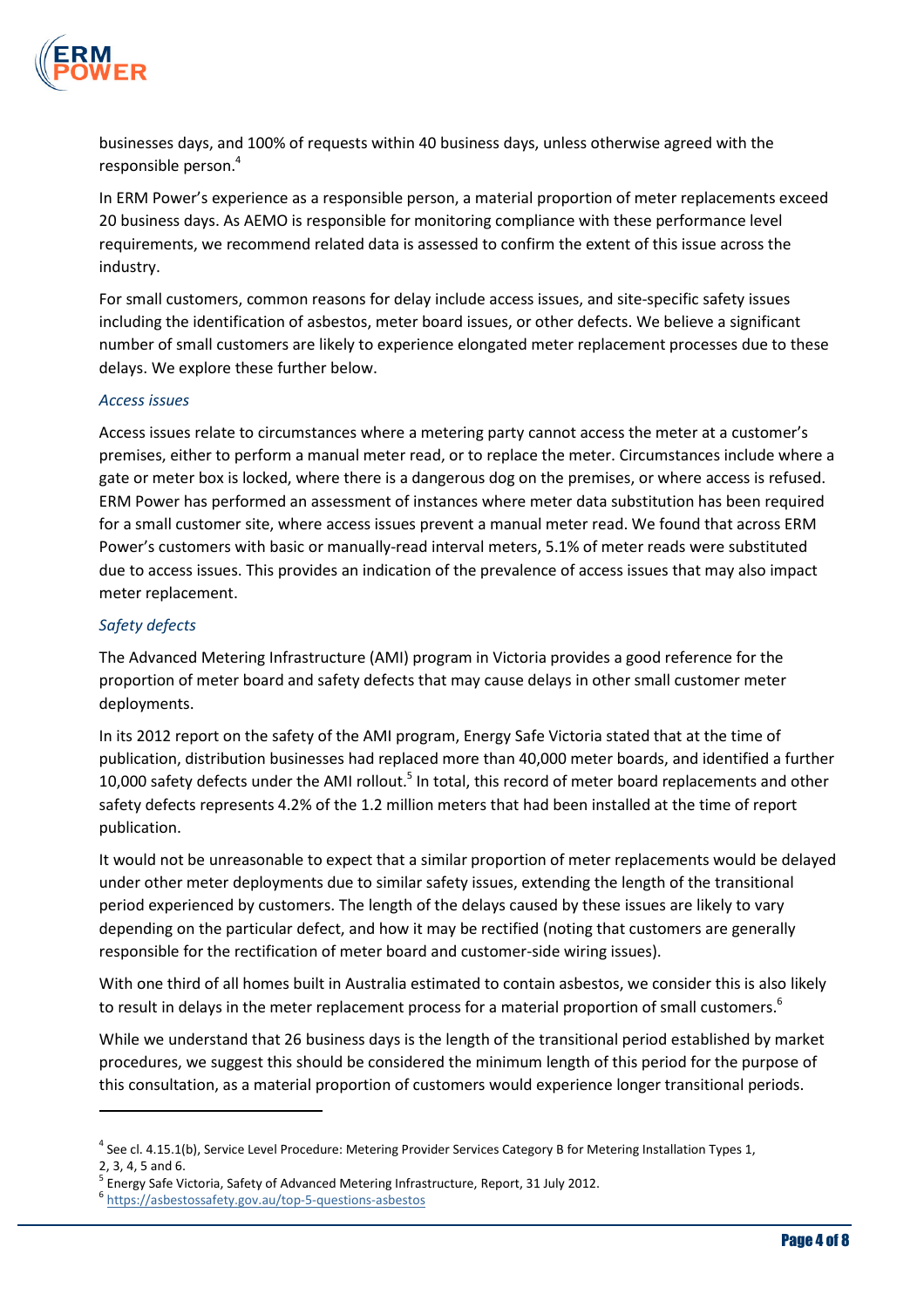

## Bilateral agreements between incumbent and incoming parties

The AEMC suggests that where an incoming retailer is unable to change metering parties prior to the transfer date, it may be able to enter into a commercial arrangement with the incumbent metering parties to allow meter replacement before the retail transfer date.<sup>7</sup> ERM Power notes that as the incoming retailer could not be the responsible person for the site until after the transfer date, this would also require commercial agreement with the incumbent responsible person (who for small sites would often be the distribution business) to clarify the rights and responsibilities of the metering parties and the new metering installation. Commercial agreement would also be required with the incumbent retailer, whose product at the site may be impacted (for example, where the network tariff is reassigned following meter replacement).

All these commercial agreements represent additional administrative tasks that would not be required under the proposed rule. ERM Power considers that if the majority of metering parties, retailers and responsible persons are willing to enter into such agreements, than encoding these rights and responsibilities in the Rules as proposed by the rule change request would be a more efficient outcome.

Further, we consider that the existing objection provisions for role assignment in MSATS represent a transparent and efficient agreement process between incumbent and incoming parties (albeit on an optout basis). Where the incumbent metering parties, retailer or responsible person believe the roles should not be reassigned, or the meter should not be replaced, current market procedures provide five business days for them to object. We therefore conclude that the proposed rule would establish a more efficient and transparent solution to the identified issues than bilateral agreements between incumbent and incoming parties.

#### Impact on incumbent parties

During the workshop on  $16<sup>th</sup>$  June 2015, a number of stakeholders requested a further assessment of the potential impact of the proposed rule change on incumbent parties. Below we outline the expected operations of the proposal for incumbent metering parties, retailer, responsible person, and customer. We understand that this level of detail is not directly in scope for this rule change consultation, however given stakeholder interest, we would like to make this assessment available.

Note that we have made some small changes to the proposed approach at a transactional level (with no direct impact to the proposed change to the NER) compared to that illustrated in the rule change request.<sup>8</sup> The changes are depicted in *orange* in the figures that follow, and explained in the accompanying text. These amendments address the issue outlined on page 17 of the rule change request, relating to periods of time where an incumbent is responsible for parties chosen by prospective participants.

#### Metering Parties

 $\overline{a}$ 

The interaction of prospective and incumbent metering parties at a connection point under the proposed arrangements is illustrated in Figure 1 overleaf.

 $^7$  AEMC, Meter Replacement Processes, Consultation Paper, 21 May 2015, p. 20

 $^8$  These changes relate to details of the proposed approach that would be clarified during the procedure change process, if the proposed rule was to be made.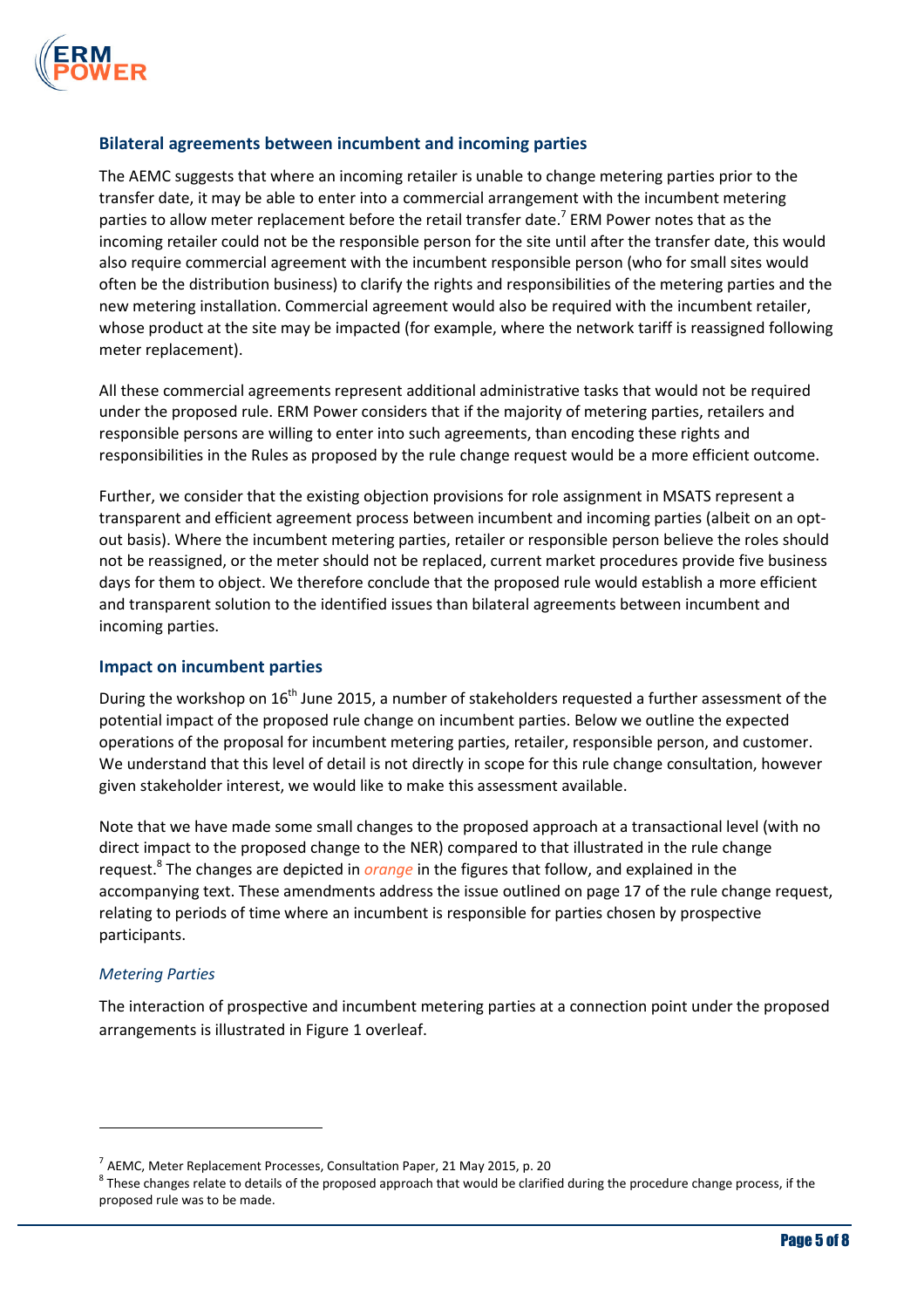



#### Figure 1: Proposed arrangements for metering parties

Under ERM Power's proposed arrangements, the incumbent metering parties (MP/MDP) would be notified of the proposed assignment of new metering parties (and intention to replace the existing meter at a customer's site) when a role assignment change request is raised in MSATS by the prospective responsible person (or metering coordinator under the proposed metering competition rule, RP/MC). The incumbent metering parties would then have five business days to log an objection to the reassignment in accordance with the MSATS Procedures.<sup>9</sup> Where there is no objection, the prospective metering parties will be formally considered in those prospective roles (whether in MSATS, or simply for the purpose of allocating their rights and obligations under market procedures) from the end of the objection logging period. The prospective metering parties may then make arrangements to replace the existing meter.

The existing meter must be read immediately before it is removed. Rather than visiting the site to perform this itself, current practise is for the incumbent to either wait until the meter is returned to them to read the meter, or allow the prospective metering party to read the existing meter on their behalf, and send the data to the incumbent via a B2B transaction. We expect this practise to continue under the proposed arrangements to minimise the number of site visits required during the meter replacement process.

It is anticipated that the incumbent metering parties would continue to operate at the site as usual until their meter is replaced, however some rights may be transferred to the prospective metering parties (such as the right to raise certain change requests). This should be assessed during the procedure development process, should the proposed rule be made.

Under the framework proposed in the rule change request, the MP/MDP roles would transfer from the incumbent to the prospective parties on the midnight following the meter replacement. This would have required the incumbent to remain responsible for compiling the meter data for the day that the meter is replaced (the churn day), consistent with current practise. This involves combining part-day data from each of the existing and replacement meters to submit data for the whole churn day to the market, and is a current frustration for metering parties. On further consideration and consultation with stakeholders, we now believe that role transfer on the midnight *prior* to meter replacement would be preferable. This would remove the need for churn day data to be compiled across both meters, because the incumbent metering party could allocate data relating to churn day consumption to the day prior to replacement,

l

<sup>&</sup>lt;sup>9</sup> MSATS Procedures: CATS Procedure Principles and Obligations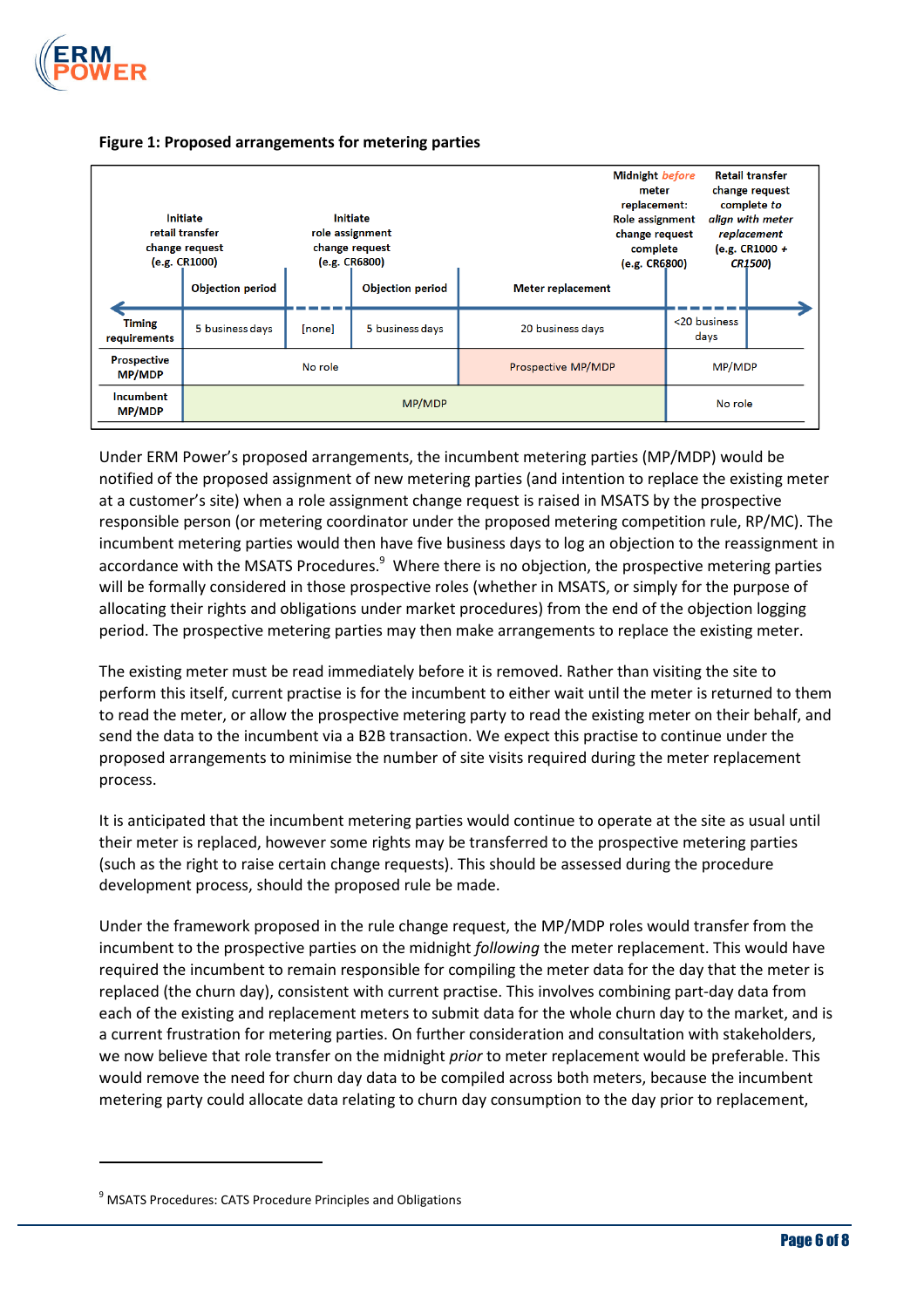

ensuring it is accounted for. The prospective metering party would then be responsible for delivering data to the market from the churn day forward, based only on the data from the replacement meter.

Where a meter is replaced in advance of retail transfer, it may be argued that the length of the incumbent metering parties' contract for services at the site is being prematurely terminated. We do not believe the proposed arrangements would cause a financial impact to the incumbent metering parties in this situation. This is because pre-transfer meter replacement is a common occurrence today, and early termination (whether due to retail transfer or otherwise) is already managed contractually between metering parties and the responsible person (or large customer). We also expect that all parties will regularly be both the incumbent and prospective party across connection points at any point in time, such that the net effect of change in contract length would be negligible at any rate.

It is also worth noting that compared to the current process, the proposed period of the incumbent metering parties are liable for the site under the Rules is reduced, such that it is proposed to relate only to the period where the incumbent's meter is installed. We believe this is appropriate from a regulatory perspective, as it reduces the regulatory risk for the incumbent parties.

## Retailer (Financially Responsible Market Participant, FRMP)

The interaction of prospective and incumbent retailers at a connection point under the proposed arrangements is illustrated in Figure 2 below.

| <b>Initiate</b><br>retail transfer<br>change request<br>(e.g. CR1000) |                         | Initiate<br>role assignment<br>change request<br>(e.g. CR6800) |                         |                          | <b>Midnight before</b><br>meter<br>replacement:<br><b>Role assignment</b><br>change request<br>complete<br>(e.g. CR6800) | <b>Retail transfer</b><br>change request<br>complete to<br>align with meter<br>replacement<br>(e.g. $CR1000 +$<br><b>CR1500</b> |  |
|-----------------------------------------------------------------------|-------------------------|----------------------------------------------------------------|-------------------------|--------------------------|--------------------------------------------------------------------------------------------------------------------------|---------------------------------------------------------------------------------------------------------------------------------|--|
|                                                                       | <b>Objection period</b> |                                                                | <b>Objection period</b> | <b>Meter replacement</b> |                                                                                                                          |                                                                                                                                 |  |
| <b>Timing</b><br>requirements                                         | 5 business days         | [none]                                                         | 5 business days         | 20 business days         |                                                                                                                          | <20 business<br>days                                                                                                            |  |
| <b>Prospective</b><br><b>FRMP</b>                                     | No role                 | <b>Prospective FRMP</b>                                        |                         |                          |                                                                                                                          | <b>FRMP</b>                                                                                                                     |  |
| <b>Incumbent</b><br><b>FRMP</b>                                       |                         | No role                                                        |                         |                          |                                                                                                                          |                                                                                                                                 |  |

#### Figure 2: Proposed arrangements for retailer roles

Under the proposed rule, the incumbent retailer would be notified of the new retailer's intention to transfer the site when the retail transfer change request is raised in MSATS by the new FRMP (consistent with current practise). The incumbent retailer would then have five business days to object to the transfer in accordance with the MSATS procedures. If there is no objection, the new retailer would be formally considered the prospective FRMP (whether in MSATS, or simply for the purpose of allocating their rights and obligations under market procedures).

The incumbent retailer would also have the right to object to the prospective retailer's role assignment change request, in accordance with the MSATS Procedures.

The incumbent retailer would continue to bill the customer at the site and interact with the customer largely as it had before. It may be necessary to restrict some of the incumbent retailer's rights, such as the right to instigate a change of roles at the site (noting it would be able to object to the prospective retailer's role assignment change request). This should be assessed during the procedure development process, should the proposed rule be made. The incumbent retailer should also expect the prospective